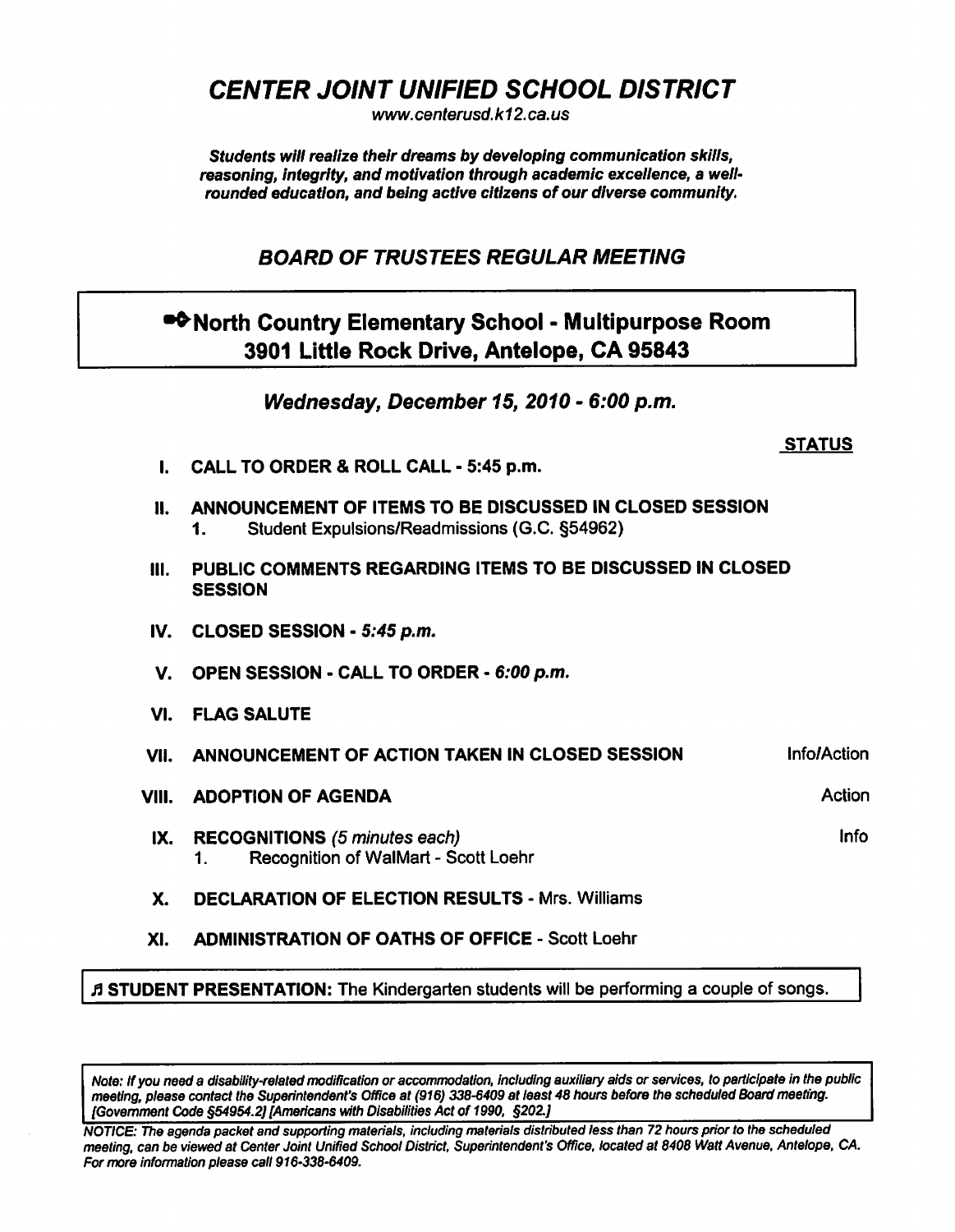| XII.                |                                                                        | STUDENT BOARD REPRESENTATIVE REPORTS (3 minutes each)                                                                                                                                                                                                                                                                                                 | Info                      |
|---------------------|------------------------------------------------------------------------|-------------------------------------------------------------------------------------------------------------------------------------------------------------------------------------------------------------------------------------------------------------------------------------------------------------------------------------------------------|---------------------------|
|                     | 1.                                                                     | Center High School - Anthony Mendoza                                                                                                                                                                                                                                                                                                                  |                           |
|                     | 2.                                                                     | McClellan High School - Que Shawn Horton                                                                                                                                                                                                                                                                                                              |                           |
|                     | 3.                                                                     | Antelope View Charter School - Raymond Houston                                                                                                                                                                                                                                                                                                        |                           |
|                     | 4.                                                                     | Global Youth Charter School - Oscar Gonzalez                                                                                                                                                                                                                                                                                                          |                           |
| XIII.               |                                                                        | <b>ORGANIZATION REPORTS (3 minutes each)</b>                                                                                                                                                                                                                                                                                                          | Info                      |
|                     | 1.                                                                     | <b>CUTA - Heather Woods, President</b>                                                                                                                                                                                                                                                                                                                |                           |
|                     | 2.                                                                     | <b>CSEA - Marie Huggins, President</b>                                                                                                                                                                                                                                                                                                                |                           |
| XIV.                | COMMENTS FROM THE AUDIENCE REGARDING ITEMS NOT ON<br><b>THE AGENDA</b> |                                                                                                                                                                                                                                                                                                                                                       | Public<br><b>Comments</b> |
|                     |                                                                        | Anyone may address the Board regarding any item that is within the Board's subject matter                                                                                                                                                                                                                                                             | Invited                   |
|                     |                                                                        | jurisdiction. However, the Board may not discuss or take action on any item which is not on<br>this agenda except as authorized by Government Code Section 5495.2. A speaker shall be<br>limited to 3 minutes (Board Policy 9323). All public comments on items listed on this<br>agenda will be heard at the time the Board is discussing that item. |                           |
| XV.                 |                                                                        | <b>BOARD / SUPERINTENDENT REPORTS (10 minutes)</b>                                                                                                                                                                                                                                                                                                    | <b>Info</b>               |
| XVI.                |                                                                        | <b>CONSENT AGENDA (5 minutes)</b>                                                                                                                                                                                                                                                                                                                     | Action                    |
|                     |                                                                        | NOTE: The Board will be asked to approve all of the following items by a single vote, unless any<br>member of the Board asks that an item be removed from the consent agenda and considered and<br>discussed separately.                                                                                                                              |                           |
| Governance          | 1.                                                                     | Approve Adoption of Minutes from November 17, 2010 Regular Meeting                                                                                                                                                                                                                                                                                    |                           |
| Personnel           | 2.                                                                     | <b>Approve Certificated Personnel Transactions</b>                                                                                                                                                                                                                                                                                                    |                           |
|                     | 3.                                                                     | <b>Approve Classified Personnel Transactions</b>                                                                                                                                                                                                                                                                                                      |                           |
| Curriculum          | 4.                                                                     | Approve SchoolConnects Autodialer System by SynreVoice Technologies,                                                                                                                                                                                                                                                                                  |                           |
|                     |                                                                        | Inc. Subscription Renewal                                                                                                                                                                                                                                                                                                                             |                           |
| 1                   | 5.                                                                     | Approve California High School Exit Exam (CAHSEE) Waiver Request - CHS                                                                                                                                                                                                                                                                                |                           |
|                     | 6.                                                                     | Approve Single Plan for Student Achievement - MHS                                                                                                                                                                                                                                                                                                     |                           |
|                     | 7.                                                                     | Approve Field Trip: 5 <sup>th</sup> Grade Classes to Outdoor Environment Living Program<br>at Alliance Redwoods - NoCo                                                                                                                                                                                                                                |                           |
| Facilities & Op.    | 8.                                                                     | Approve 2010-2011 Safe School and Emergency Preparedness Plan - Spinelli                                                                                                                                                                                                                                                                              |                           |
|                     | 9.                                                                     | Approve 2010-2011 Safe School and Emergency Preparedness Plan - CHS                                                                                                                                                                                                                                                                                   |                           |
|                     | 10.                                                                    | Approve Amendment #1 to Facilities Lease By and Between Roebbelen                                                                                                                                                                                                                                                                                     |                           |
|                     |                                                                        | Contracting, Inc. And Center Joint Unified School District for Baseball Field                                                                                                                                                                                                                                                                         |                           |
| 1                   | 11.                                                                    | Approve Amendment #3 - CPM Contract for Program Management Services                                                                                                                                                                                                                                                                                   |                           |
|                     |                                                                        | for Bond Fund Projects                                                                                                                                                                                                                                                                                                                                |                           |
| <b>Business</b>     | 12.                                                                    | Approve Payroll Orders: July - November 2010                                                                                                                                                                                                                                                                                                          |                           |
| 1                   | 13.                                                                    | Approve Supplemental Agenda (Vendor Warrants)                                                                                                                                                                                                                                                                                                         |                           |
| XVII.               |                                                                        | <b>INFORMATION ITEMS</b>                                                                                                                                                                                                                                                                                                                              | <b>Info</b>               |
| Curriculum          | 1.                                                                     | Seminar: "AVID Path Training Seminar" - E. Haro, J. Luigi, S. White &                                                                                                                                                                                                                                                                                 |                           |
|                     |                                                                        | M. Yee (WCR)                                                                                                                                                                                                                                                                                                                                          |                           |
| Facilities & Op. 2. |                                                                        | Conference: "58 <sup>th</sup> Annual California School Nutrition Association                                                                                                                                                                                                                                                                          |                           |
|                     |                                                                        | Conference" - L. Kasey (Nutrition Services)                                                                                                                                                                                                                                                                                                           |                           |
| XVIII.              |                                                                        | <b>BUSINESS ITEMS</b>                                                                                                                                                                                                                                                                                                                                 |                           |
| Governance          | А.                                                                     | <b>Annual Organizational Meeting for Governing Board</b>                                                                                                                                                                                                                                                                                              | Action                    |
|                     |                                                                        | Education Code §3513 requires governing boards to conduct an                                                                                                                                                                                                                                                                                          |                           |
|                     |                                                                        | annual organizational meeting. At this time, the Board will: 1) elect                                                                                                                                                                                                                                                                                 |                           |
|                     |                                                                        | the Board President; 2) elect a Clerk of the Board; 3) appoint a Board                                                                                                                                                                                                                                                                                |                           |
|                     |                                                                        | Representative to the County School Boards Association; 4) establish                                                                                                                                                                                                                                                                                  |                           |
|                     |                                                                        | the time, place and frequency of regular meetings of the Board.                                                                                                                                                                                                                                                                                       |                           |
|                     |                                                                        |                                                                                                                                                                                                                                                                                                                                                       |                           |